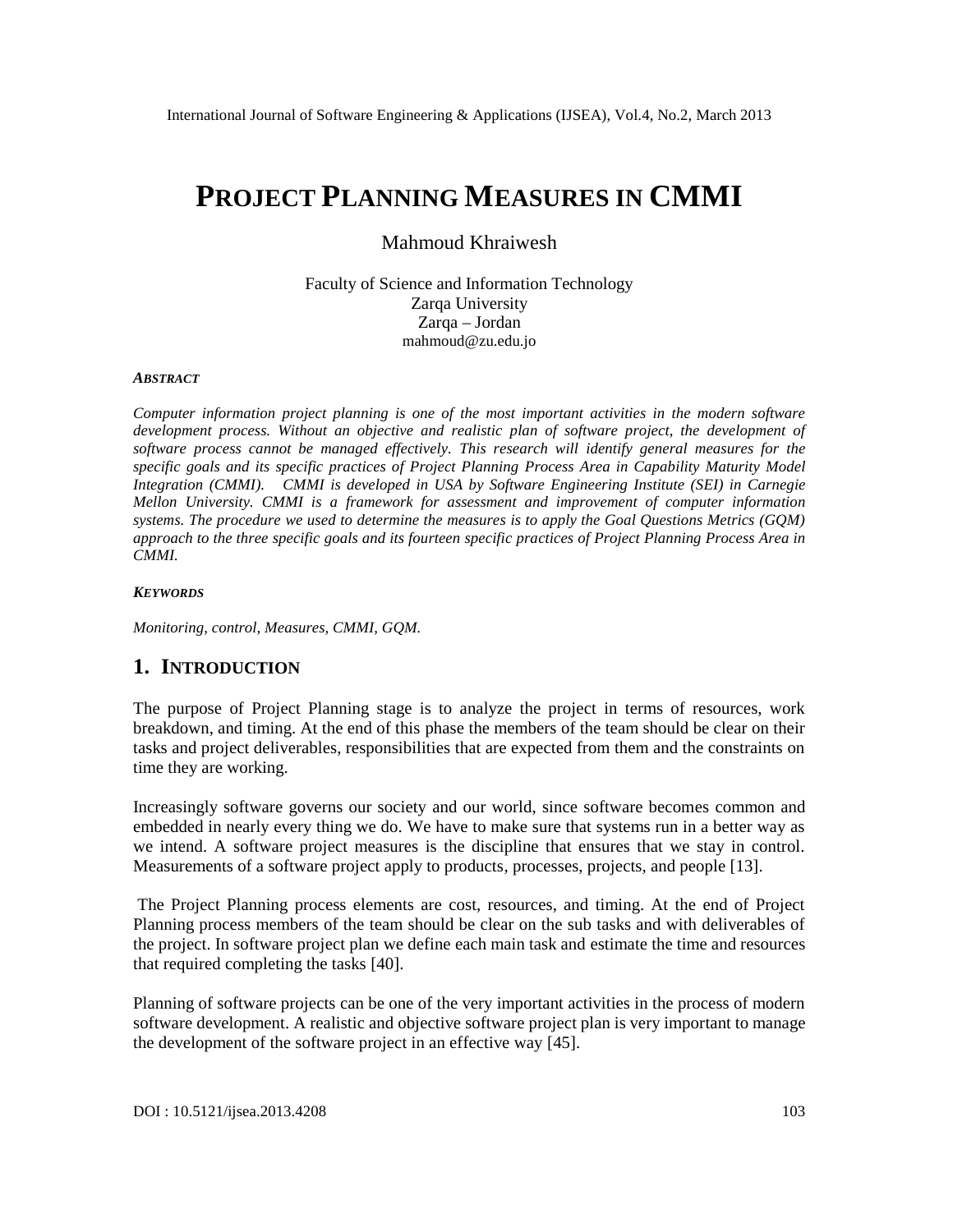A plan of software project is composed of detailed tasks and stages of activities to be performed, and precedence restrictions among them. The plan of a project is very complex and its construction requires a vast amount of experience and field knowledge [32].

Developing a project plan, which is a critical element of project management, is a difficult process that requires sufficient expertise and experience. Two important success factors that have been examined lately in information system projects are performance of project manager and information system planning maturity [25].

We must spend enough time in planning the project's resources, methods, and milestones and must be ready to replan when requirements, staff, environment, or tools change [18].

Nowadays we know the fact that software measurement helps us to better understand, evaluate, and control the products, processes, and software projects from the perspective of tracking, evaluating, forecasting, controlling and understanding [17]. A good measurement process can supply organizations to make better and more timely decisions to realize success in software systems [26].

Measurement is a valuable support tool for software management [30]. Measurement is the key to effectively manage a process. Measurement is a mechanism for evaluating, characterizing, and predicting for various software products and processes [5]. The effective way to improve any software process is to measure specific attributes of the process, develop a set of related metrics based on these attributes of the process, and then use these metrics to provide indicators that will lead to improvement strategy. Measurement of software plays an important role in understanding and controlling of software development products and processes [29].

Measurement is the process in which numbers or symbols are assigned to attributes of selected entities in the real world in such a way to characterize the attributes by some defined rules [16]. Measurement is important for three main activities: understanding, controlling and improvement [15]. Reasons for measurements are: to assess goals achievement, to determine status according to plans, to gain understanding of processes, products, environments and resources, to establish principles for comparisons with future assessments and follow improvement efforts [36]. The main measurement objective is to monitor the performance of software process [35].

Software measurement is now in a phase in which terminologies, methods and principles are still being defined and combined. We should not look forward to find quantitative laws that are mostly valid and applicable, and have the same accuracy and precisions as the laws of physics, for instance. As a conclusion, the identification of universally valid and applicable measures may be long term and ideal research goal, which cannot be achieved in the closer future, if at all [9]. Software engineering measurements is not grounded in the basic quantitative laws of physics. Direct measurements such as mass, voltage, temperature, or velocity are uncommon in the software engineering world. Because software metrics and measures are often indirect, they are open to controversy [38]. There is a lack of an agreed-upon framework of validation metrics [22]. The goal of software measures is to improve the software process [14].

In the mid-1980s, the Software Engineering Institute (SEI) initiated a study for determining the capabilities of software contractors. The result of this capability assessment was the Software Capability Maturity Model for Software (CMM/SW) [37]. Some other capability maturity models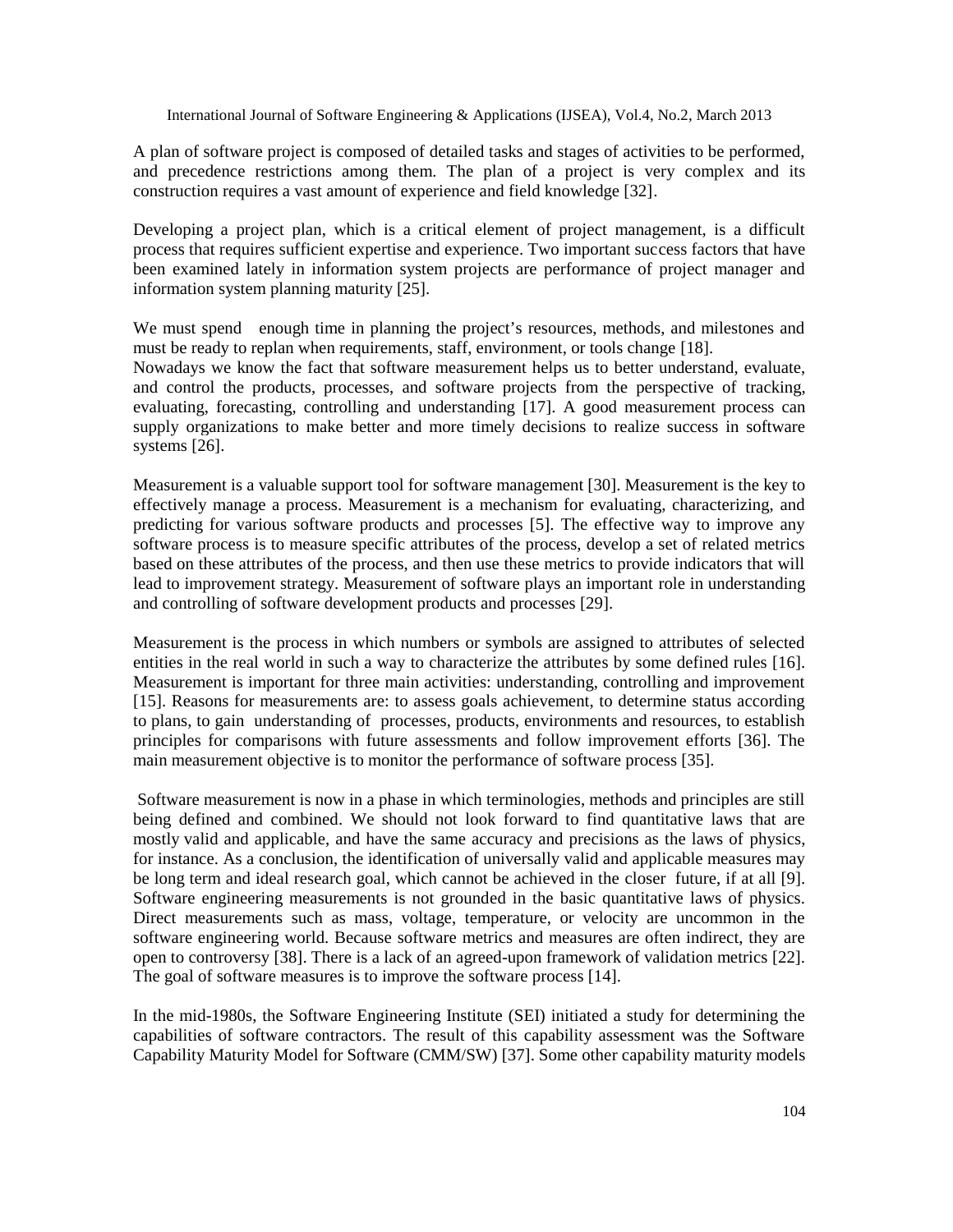were followed the CMM software framework, such as the People Capability Maturity Model (P-CMM) [11].

Many organizations from industry, government, and the Software Engineering Institute (SEI) joined together to develop the CMMI software framework, a set of integrated CMMI models.

In United State the Department of Defense and other parts of the government use the Capability Maturity Model Integrated (CMMI) for process improvement to reduce the risk of trivial performance of contractors. The CMMI is a widely used and relatively complete framework for improving the processes of organizations that build complex engineering products [39].

Two kinds of materials are included in the CMMI model [1]:

- 1. Materials which help you evaluate the contents of your processes, information that is essential for our managerial activities and technical support activities.
- 2. Materials which help you improve process performance, information that is used to increase the capability in our organizations.

Through the process of adopting CMMI, we try to attain the following objectives: 1- to improve project management capability; 2- to enhance product quality; 3- to increase productivity and cost down; 4- to improve the capability of estimating the project budget and schedule; 5- to increase customer satisfaction [33].

CMMI is a comprehensive model. CMMI covers several topics of knowledge in software production, defined many Process Areas (PA), generic and specific goals, generic and specific practices, and a lot of work products. CMMI is used to improve processes, increase productivity and keep competitiveness of an organization [46].

Within each key process area in CMMI/SW, there are one or more generic goals with generic practices and specific goals with specific practices. A specific goal relates to a process area and focuses on the related characteristics that describe what must be implemented to accept the process area. A specific practice is considered as an important activity in achieving the associated specific goal. However, it is recognized by CMMI that a specific practice is the goal rather than the way that we reach the goal [45].

The Goal-Question-Metric (GQM) method to process and metrics was developed by Basili and Weiss [7] as an approach for identifying meaningful metrics for software development processes. It has proven that it is an effective approach to selecting and implementing metrics.

This paper defines measures for the three specific goals and its fourteen specific practices of Project Planning which is one of the process areas in level 2 in CMMI-SW (Staged Representation) model. Measures will be compatible with the fourteen specific practices associated with the three specific goals of Project Planning PA. The measures will be identified by applying the Goal-Question-Metrics (GQM) approach to the three specific goals and its fourteen specific practices of Project Planning PA. The defined measures will be helpful to us to evaluate and control the software products and processes.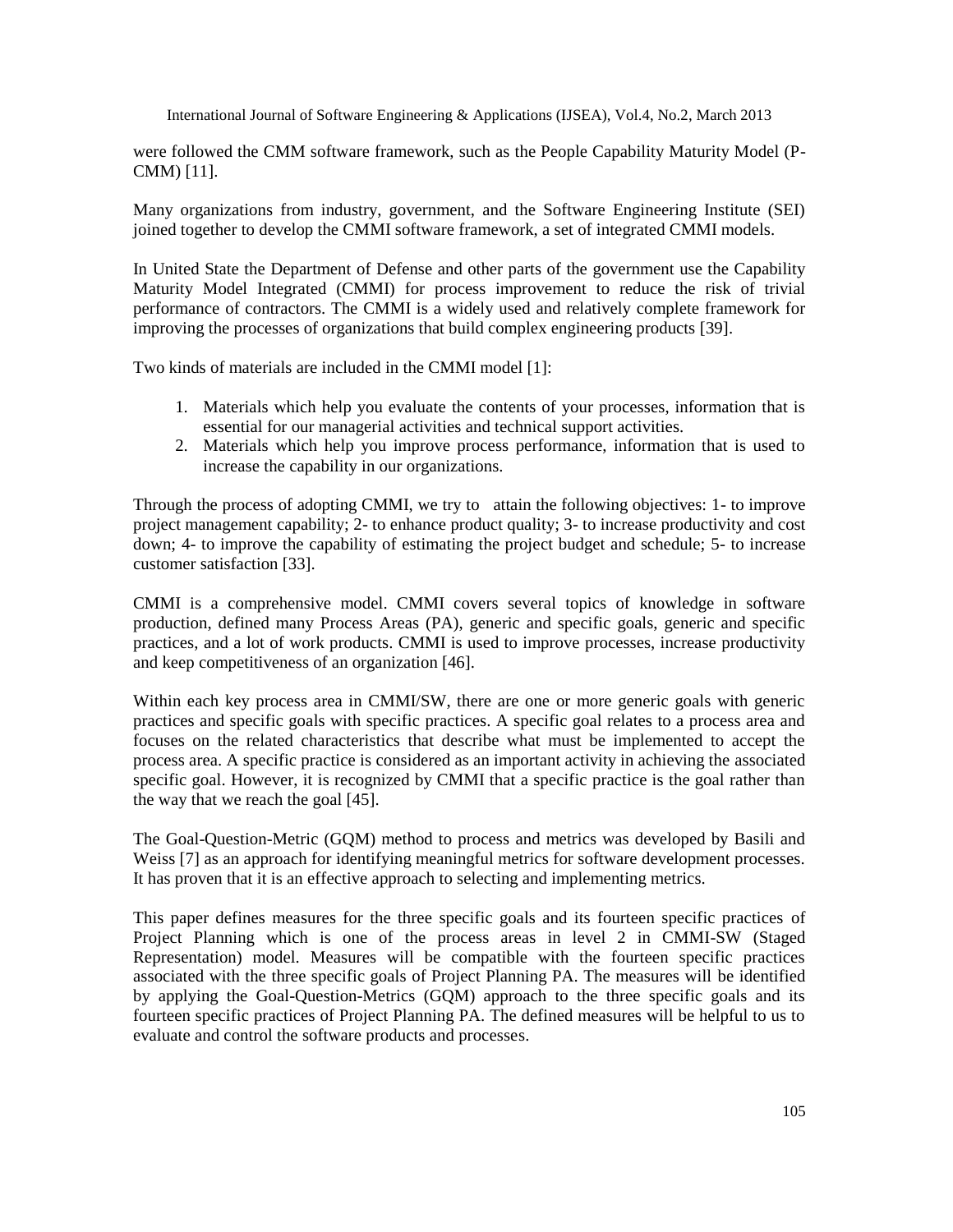The remainder of the paper is arrange as follows: section 2 describes the relative work in software development measurement for the CMMI/SW, section 3 presents an overview of the CMMI/SW, section 4 presents an overview of the GQM, section 5 describes the application of the GQM to the CMMI/SW and defines the measures, section 6 describes the validity and reliability of the defined measures for Project Planning process area, and section 7 presents conclusions.

# **2. RELATED WORK**

Many software measures studies have been proposed in the literature, some of them are [8] [20] [23] [28] [34] [37]. The most related to our work are [8] [37] [34] and [28]. Baumert and McWhinney [8] provide a set of indicators that are convenient with the measurement practice (a common features) described in the Capability Maturity Model for CMM/SW. These indicators cover thirteen categories, categories don't occur at all of the maturity levels. They don't concentrate on a specific process. Baumert and McWhinney work was related to CMM not CMMI.

Paulk, Weber, Garcia, Crissis and Bush [37] provide a set of examples of measurements in measurement practice (one of the common features) of the Capability Maturity Model for Software (CMM/SW) in Key Process Areas (KPAs). They defined a few examples related to requirements management KPA. They don't focus on a specific process. Their work was based on CMM/SW not CMMI/SW. Loconsole [34] provided measures for the Requirements Management Key Process Area of the CMM/SW. Loconsole's work was based on CMM/SW not CMMI/SW. Khraiwesh [28] provided software measurements for Risk Management PA of the CMMI/SW.

This paper defines a set of general measures that are focused on a specific PA, which is Project Planning PA of the CMMI/SW. Measures are for the three specific goals and its fourteen specific practices of Project Planning PA.

# **3. OVERVIEW OF THE CMMI-SW**

The CMMI/SW (Staged Representation) contains five maturity levels: Initial, Managed, Defined, Quantitatively Managed and Optimizing. The five maturity levels are shown in Figure1. Each maturity level is composed of several process areas except Level1 [41].

For each process area in CMMI/SW, there are generic goals with generic practices and one or more specific goals with specific practices. Generic goals are related to the institutionalization of proper practices, they called generic because the same goal statement appears in multiple process areas as shown in figure 2. The specific goal is applied to the process area and addressed the characteristics that only describe what must be implemented to satisfy the process area. The specific practice is an activity that must be implemented to achieve the associated specific goal [41].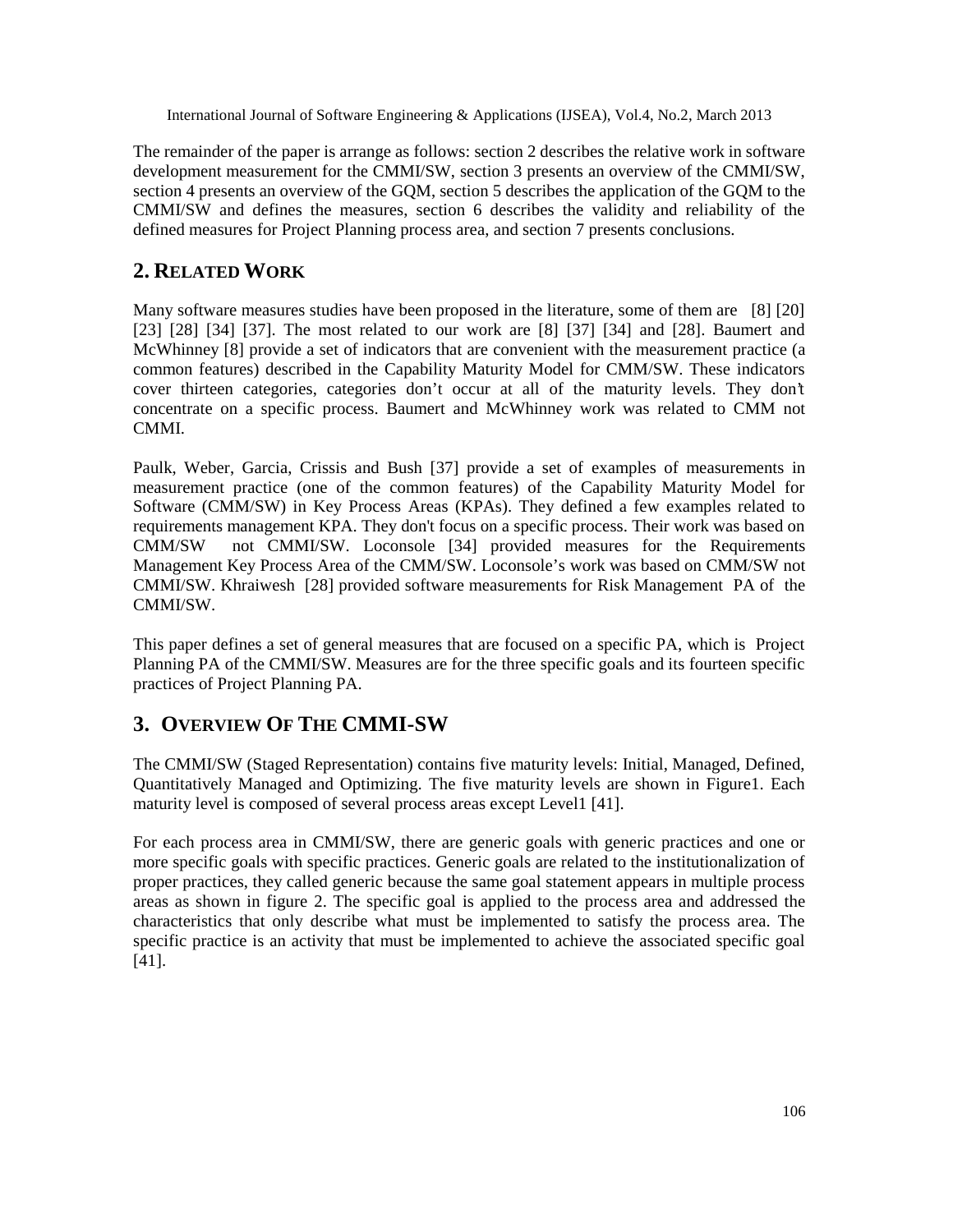

Figure 1. five levels with Process Areas in CMMI.

The purpose of Project Planning (PP) is to identify and maintain plans for controlling project activities. Project Planning includes estimating the attributes of tasks and work products [41].

The following are the specific goals related to Project Planning process area and the specific practices related to each specific goal:

- 1. Establish Estimates
	- 1.1 Estimate the Scope of the Project
	- 1.2 Establish Estimates of Work Product and Task Attributes
	- 1.3 Define Project Lifecycle Phases
	- 1.4 Estimate Effort and Cost
- 2. Develop a Project Plan
	- 2.1 Establish the Budget and Schedule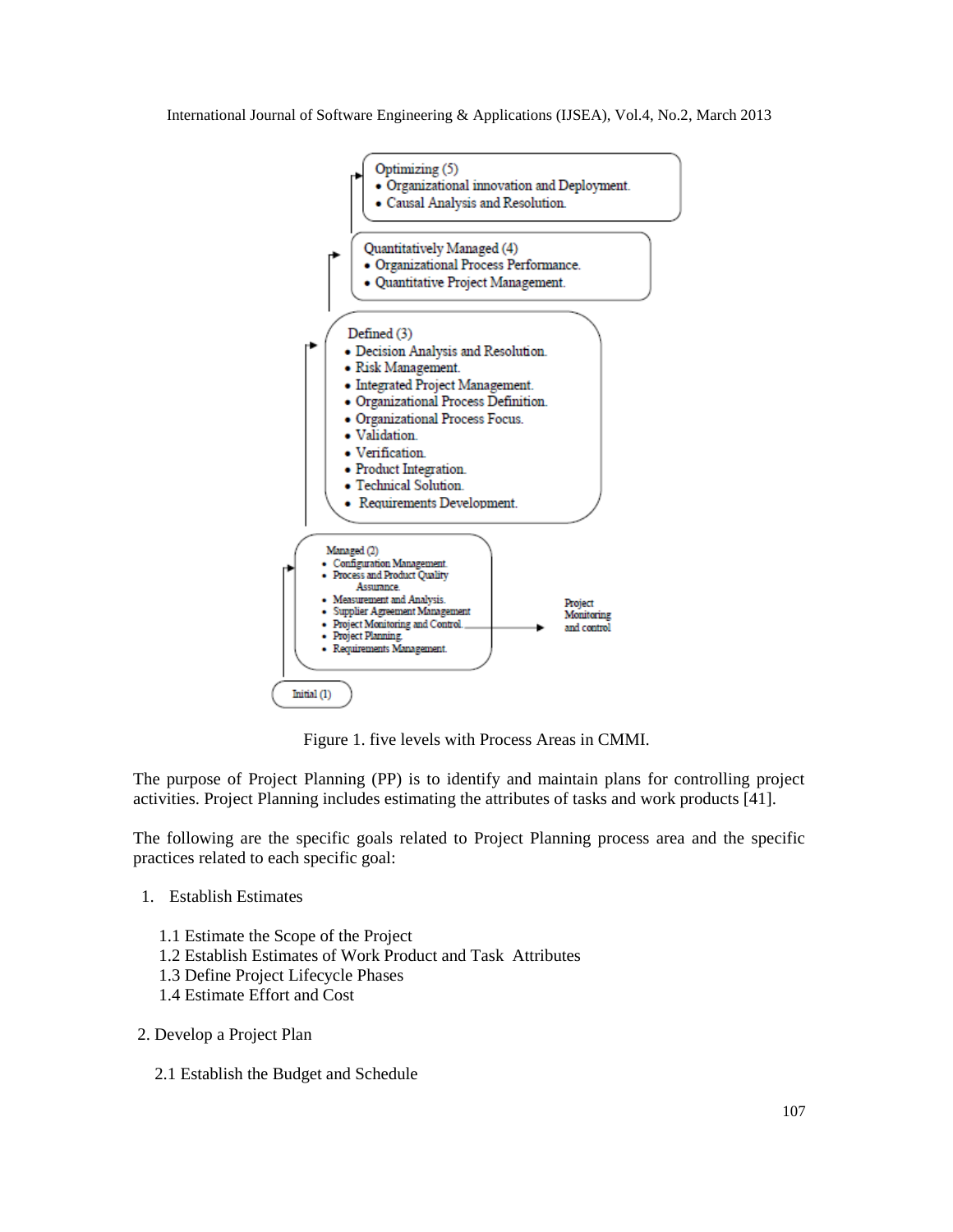- 2.2 Identify Project Risks
- 2.3 Plan Data Management
- 2.4 Plan the Project's Resources
- 2.5 Plan Needed Knowledge and Skills
- 2.6 Plan Stakeholder Involvement
- 2.7 Establish the Project Plan
- 3. Obtain Commitment to the Plan
	- 3.1 Review Plans That Affect the Project
	- 3.2 Reconcile Work and Resource Levels
	- 3.3 Obtain Plan Commitment

## **4. OVERVIEW OF THE GQM**

The Goal/Question/Metric (GQM) paradigm is a process that helps an organization to focus the measurement activity on their goals. The GQM states that an organization should have identified goals in mind before data are collected [5]. The more mature your process is, the more that it is visible and therefore measurable. The GQM does not identify concrete goals, it is rather a structure that defines goals and refines them into a set of quantifiable questions, and these questions imply a specific set of measures and collected date in order to realize these goals.



Figure 2. specific and generic goals

The GQM paradigm consists of three steps:

1. Define a set of goals related to the needs of the organization and its projects. Determine what should be learned or improved. The process of goals definition is supported by templates. By using these templates we can define the goals in terms of purpose, perspective, and environment. Measurement goals should be defined in a clear structure and an understandable way. To do this, templates are available to be used the definition of measurement goals by specifying the purpose (what object and why), viewpoint (what aspect and who), and characteristics of context [6].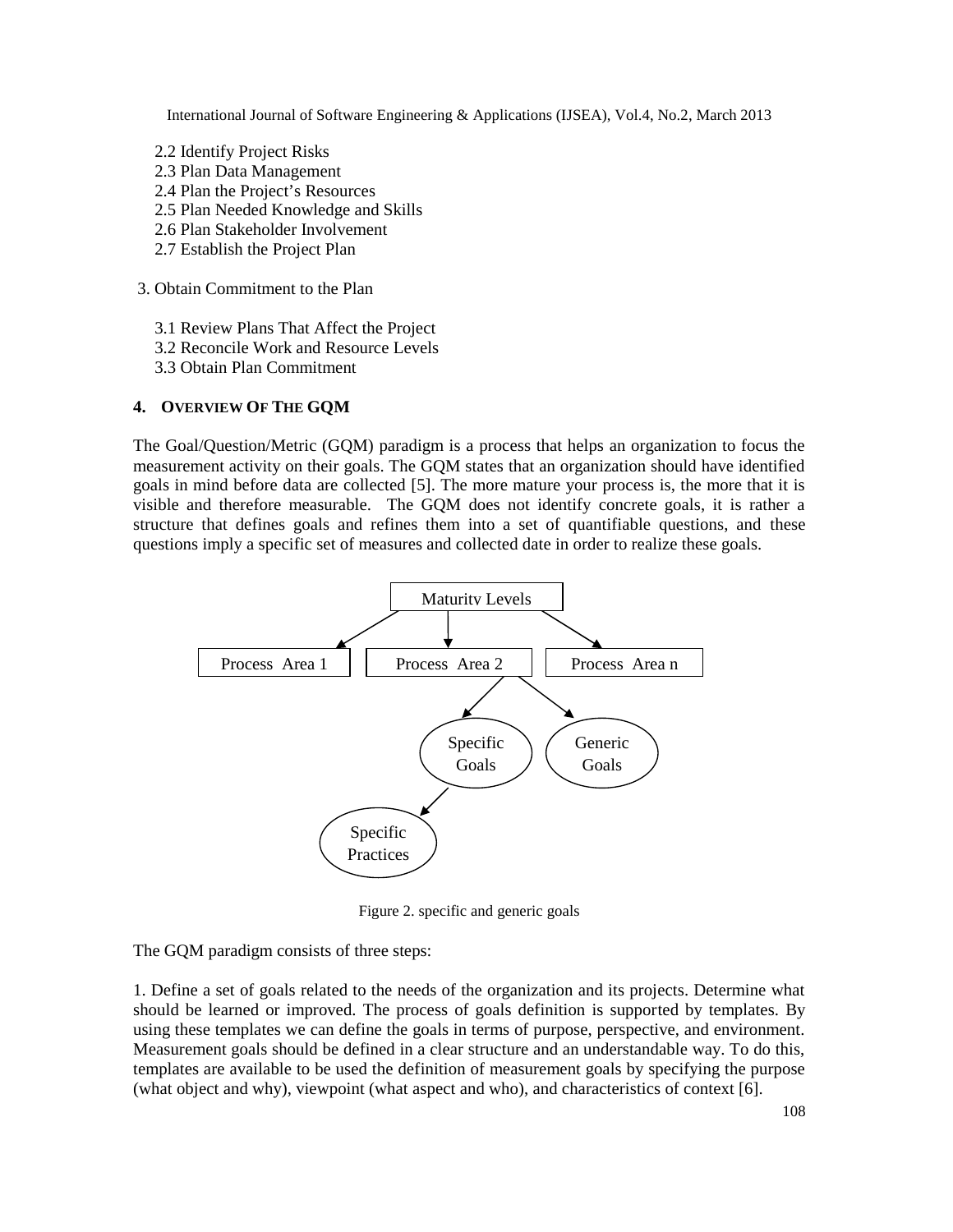2. Generate a set of quantifiable questions. The defined goals are transposed into quantifiable questions with a measurement focus. Basili and Rombach [5] provide different sets of guidelines to classify questions related to processes or products.

3. Define a set of measures that provide the quantitative information we need to answer the generated quantifiable questions. In this step, we define the measures suitable to provide information to answer the questions and relate them to each question. Several metrics may be generated from a single goal. Several measurements may be needed to answer one question. One measurement may apply to more than one question.

#### **5. APPLYING GQM TO THE CMMI-SW**

The CMMI/SW defines three specific goals for Project Planning PA. There are fourteen specific practices related to the specific goals. We consider the specific practices as goals. We will apply the GQM on the fourteen specific practices.

The fourteen specific practices associated with Project Planning process area are:

- 1. Estimate the Scope of the Project: Establish a top-level work breakdown structure (WBS) to estimate the scope of the project.
- 2. Establish Estimates of Work Product and Task Attributes: Establish and maintain estimates of task attributes and work product.
- 3. Define Project Lifecycle Phases: Define lifecycle phases of the project on which to scope the planning effort.
- 4. Estimate Effort and Cost: Estimate the effort of the project and cost for the work products and tasks based on estimation rationale.
- 5. Establish the Budget and Schedule: Establish and maintain the project's budget and schedule.
- 6. Identify Project Risks: Identify and analyze project risks.
- 7. Plan Data Management: Plan for the management of project data.
- 8. Plan the Project's Resources: Plan for resources to perform the project.
- 9. Plan Needed Knowledge and Skills: Plan for knowledge and skills needed to perform the project.
- 10. Plan Stakeholder Involvement: Plan the involvement of identified stakeholders.
- 11. Establish the Project Plan: Establish and maintain the overall project plan.
- 12. Review Plans That Affect the Project: Review all the plans that relate to the project to understand project commitments.
- 13. Reconcile Work and Resource Levels: revise the project plan to reconcile available and estimated resources.
- 14. Obtain Plan Commitment: Obtain commitment from relevant stakeholders responsible for performing and supporting plan execution.

These fourteen specific practices can be used as goals for the first step of the GQM. The second step in the GQM paradigm is to generate a set of quantifiable questions related to the fourteen specific practices. The third step of the GQM is to define a set of measures that provide the necessary quantitative information to answer the generated questions. The typical work products and sub practices which are found in each of the fourteen specific practices are take in consideration when we define the measures.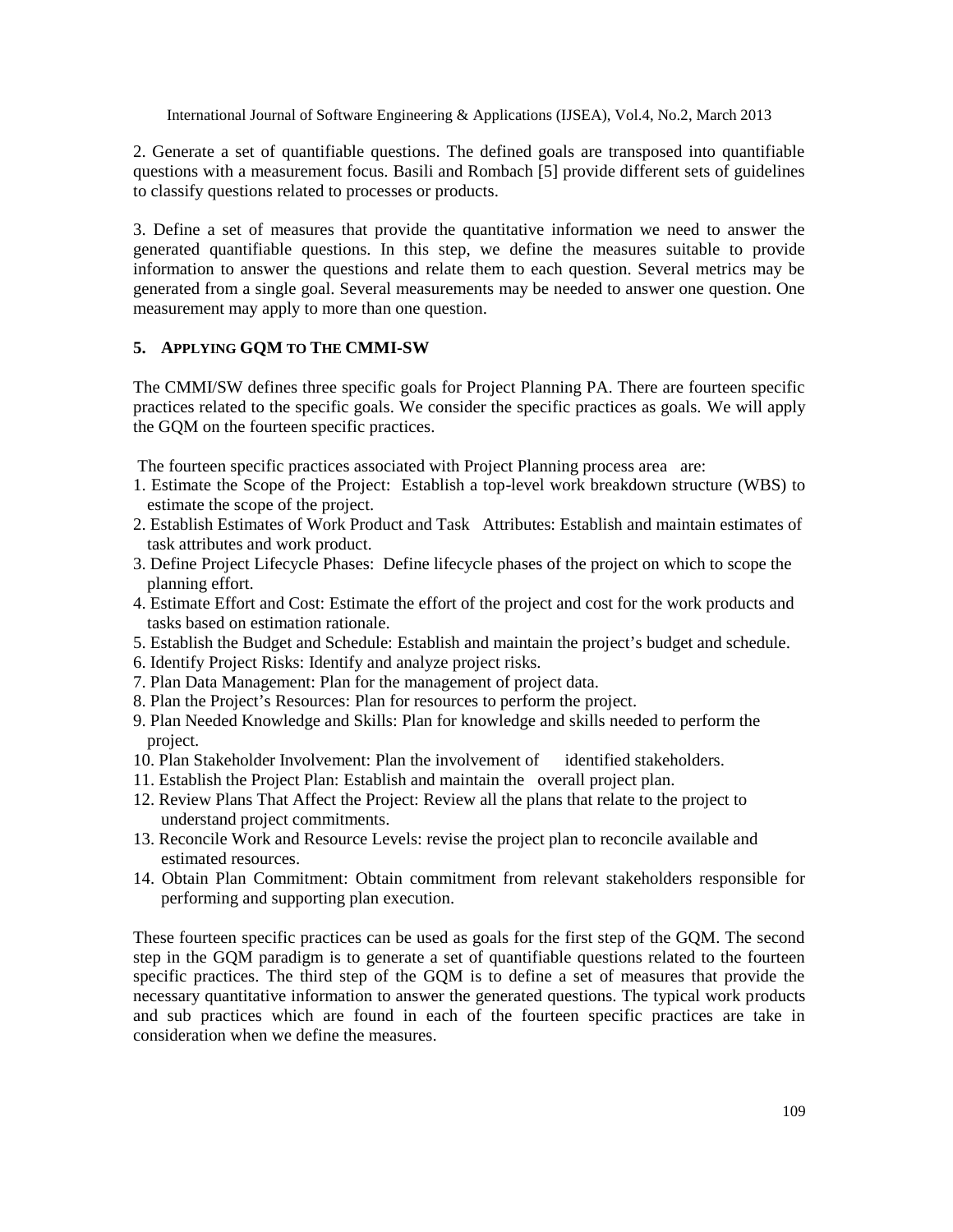A set of questions and measures are given in the following tables, table 1 through table14, each table related to one specific practice. There are overlaps between the questions and between the measures. The same measure can be used to provide information to answer different generated questions.

#### **5.1 Measures for specific practice 1.**

Estimate the Scope of the Project: Establish a top-level work breakdown structure (WBS) to estimate the scope of the project.

A set of questions and measures are given in the next table concerning specific practice 1.

|                | Questions                                                                                                                                                                                                  | Measures                                                                                                                                                                   |
|----------------|------------------------------------------------------------------------------------------------------------------------------------------------------------------------------------------------------------|----------------------------------------------------------------------------------------------------------------------------------------------------------------------------|
| Q <sub>1</sub> | Do you establish a top $-$ level work<br>breakdown structure (WBS) of the<br>project?<br>(A WBS divides the project into a<br>related set of tractable parts called<br>"work packages").                   | Eestablishing a top – level work<br>$\bullet$<br>breakdown structure (WBS) of the project.<br>• # Manageable components (work<br>packages).<br>(# means number of)         |
| Q2             | Do you define the work packages in<br>sufficient detail so that you can<br>estimate project tasks,<br>responsibilities, and schedule?<br>(Sufficient detail minimizes the need<br>for management reserve). | • Defining the work packages in sufficient<br>detail so that you can estimate project<br>tasks, responsibilities, and schedule.<br># work packages with sufficient detail. |
| Q <sub>3</sub> | Do you identify risks and their<br>mitigation tasks?                                                                                                                                                       | Identifying risks and their mitigation tasks.<br>$\bullet$ # Risk items.                                                                                                   |
| Q4             | Do you identify tasks for<br>deliverables?                                                                                                                                                                 | Identifying tasks for deliverables.<br># Deliverables.                                                                                                                     |
| Q <sub>5</sub> | Do you identify work products to be<br>reused?                                                                                                                                                             | Identifying work products to be reuse.<br>٠<br>• # Work products to be reuse.                                                                                              |
| Q <sub>6</sub> | Do you identify products and<br>product components to be acquired?                                                                                                                                         | • Identifying products and product<br>components to be acquired.<br>• # Products and product components.                                                                   |

Table 1. Set of questions and measures concerning practice 1.

#### **5.2 Measures for specific practice 2.**

Establish the Budget and Schedule: Establish and maintain the project's budget and schedule. A set of questions and measures is given in the next table concerning specific practice 2.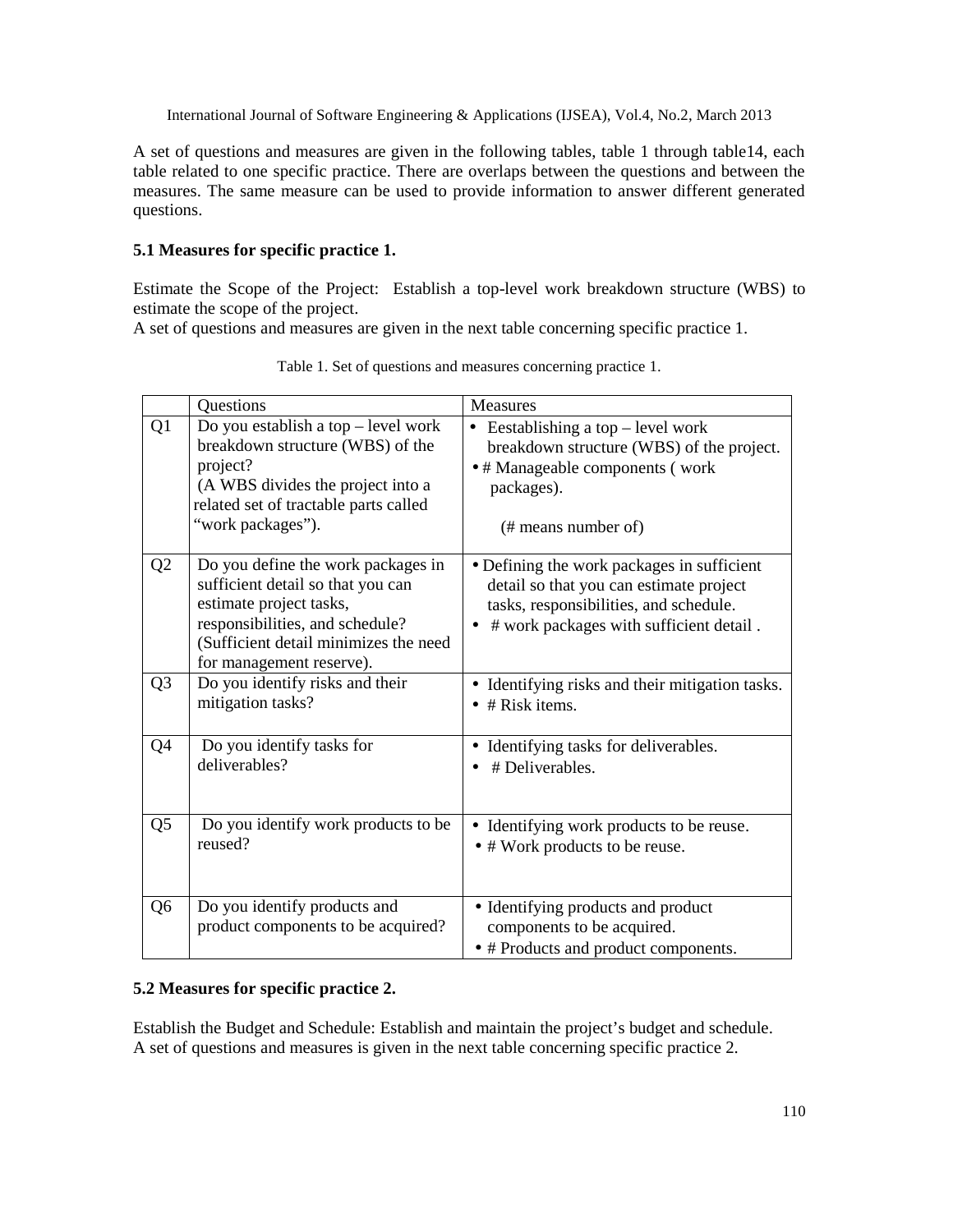|                | Questions                                                                                                                                                                                                                                                                                                                                                                                                                                                                                                                                                                                                                                                                                              | Measures                                                                                                                                                                                                                                                                                                                                                                                                                                                                                                                                                                                                                                                         |
|----------------|--------------------------------------------------------------------------------------------------------------------------------------------------------------------------------------------------------------------------------------------------------------------------------------------------------------------------------------------------------------------------------------------------------------------------------------------------------------------------------------------------------------------------------------------------------------------------------------------------------------------------------------------------------------------------------------------------------|------------------------------------------------------------------------------------------------------------------------------------------------------------------------------------------------------------------------------------------------------------------------------------------------------------------------------------------------------------------------------------------------------------------------------------------------------------------------------------------------------------------------------------------------------------------------------------------------------------------------------------------------------------------|
| Q1             | Do you identify suitable attributes of the<br>work products and tasks to estimate<br>effort, cost, and schedule?<br>Attributes include the following: number<br>of functions, volume of data, number of<br>classes and objects, number of source<br>lines of code, number of database tables<br>, number of fields in database tables,<br>number of architecture elements,<br>experience of project participants,<br>amount of code to be reused, number or<br>risk items, number of subsystems,<br>number of components in each<br>subsystem, geographic spread of project<br>members, nearness of customers, users,<br>and suppliers, the quality of existing<br>code how difficult the customer is. | Identifying suitable attributes of the work<br>$\bullet$<br>products and tasks.<br>• # records of data.<br>$\bullet$ # functions.<br>$\bullet$ # Source lines of code.<br>$\bullet$ # Classes and objects.<br>$\bullet$ # Database tables.<br>$\bullet$ # Fields in database tables.<br>$\bullet$ # Architecture elements.<br>• # Experience of project participants.<br>• # Amount of code to be reused.<br>$\bullet$ # Risk items.<br>$\bullet$ # Subsystems.<br>• # Components in each subsystem.<br>• # Geographic spread of project members.<br>• Nearness of customers, users, and suppliers.<br>• The quality of code<br>• How difficult the customer is. |
| Q <sub>2</sub> | Do you define the top-level strategy for<br>development of the product?                                                                                                                                                                                                                                                                                                                                                                                                                                                                                                                                                                                                                                | Defining the top-level strategy for<br>development of the product.                                                                                                                                                                                                                                                                                                                                                                                                                                                                                                                                                                                               |
| Q <sub>3</sub> | Do you define the quality attributes<br>expected in the product? Such as safety<br>and security.                                                                                                                                                                                                                                                                                                                                                                                                                                                                                                                                                                                                       | Defining the quality attributes expected in the<br>product.                                                                                                                                                                                                                                                                                                                                                                                                                                                                                                                                                                                                      |

Table 2. Set of questions and measures concerning specific practice 2.

## **5.3 Measures for specific practice 3.**

Define Project Lifecycle Phases: Define project lifecycle stages on which to scope the planning effort.

A set of questions and measures is given in the next table concerning specific practice 3.

|                | Questions                                                                                                                                                        | <b>Measures</b>                                                                                                                                                |
|----------------|------------------------------------------------------------------------------------------------------------------------------------------------------------------|----------------------------------------------------------------------------------------------------------------------------------------------------------------|
| Q <sub>1</sub> | Do you define the project lifecycle<br>phases?<br>(Define the project life cycle is critical<br>in identifying the scope of the project<br>planning).            | Defining the project lifecycle phases.<br>$\bullet$<br># Project phases.                                                                                       |
| Q <sub>2</sub> | Do you define the project lifecycle<br>depending on the domain of<br>requirements, the nature of the project,<br>and the estimated resources for the<br>project? | Identifying the project lifecycle<br>depending on the domain of<br>requirements, the nature of the project,<br>and the estimated resources for the<br>project. |

Table 3. Set of questions and measures concerning specific practice 3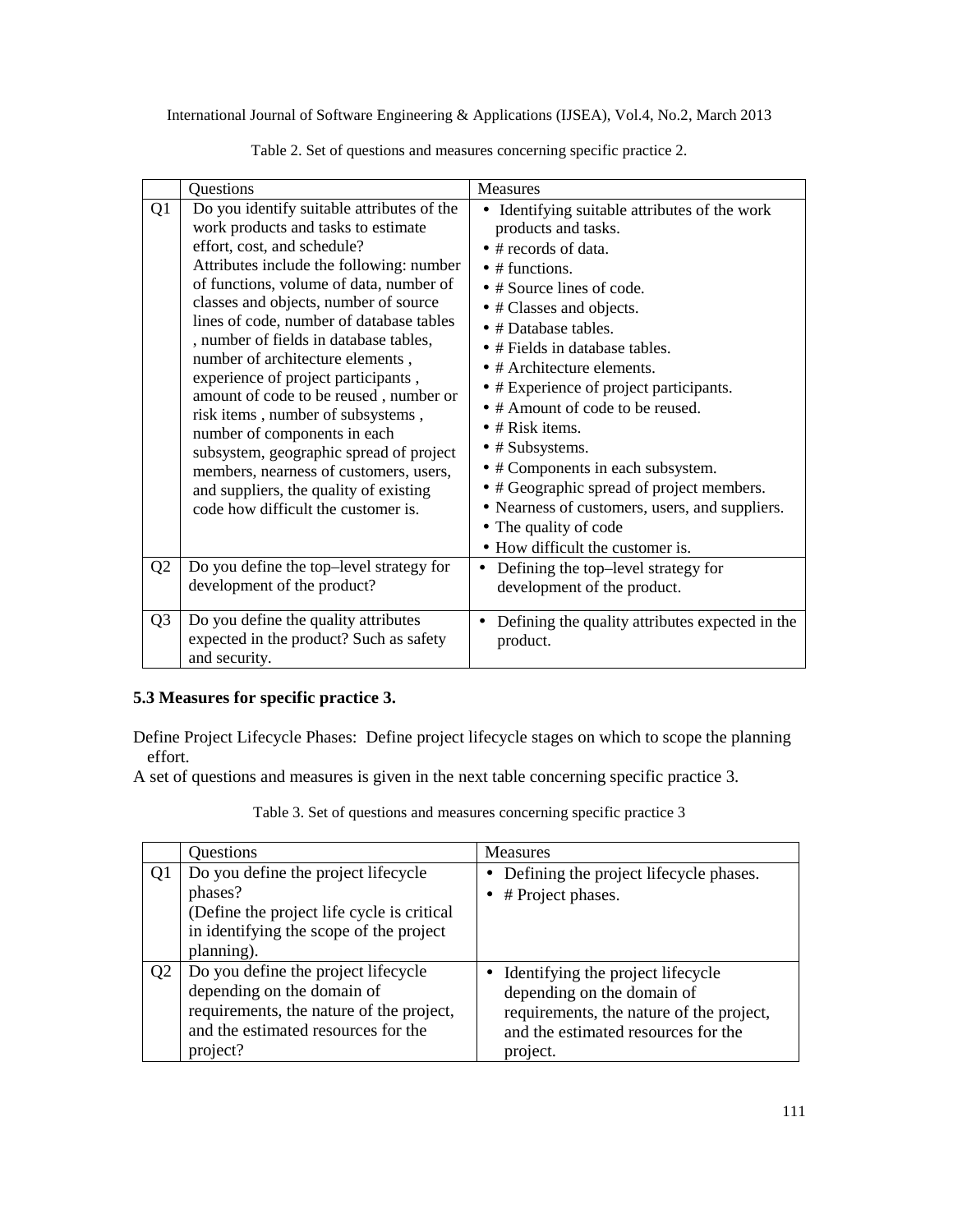| Do you define sub phases for some<br>phases, if needed?                          | • Identifying sub phases for some phases.<br>$\bullet$ # sub phases.                                                            |
|----------------------------------------------------------------------------------|---------------------------------------------------------------------------------------------------------------------------------|
| Do you select the development models<br>to address the activities in the phases? | • Selecting the development models to<br>address the activities in the phases.<br>$\bullet$ # models to address the activities. |

## **5.4 Measures for specific practice 4.**

Estimate Effort and Cost: Estimate the effort of the project and cost for tasks and work products based on assessment rationale.

A set of questions and measures is given in the next table concerning specific practice 4.

|                | Questions                                                                                                                                                                                                                                                                                | Measures                                                                                                                                                 |  |  |
|----------------|------------------------------------------------------------------------------------------------------------------------------------------------------------------------------------------------------------------------------------------------------------------------------------------|----------------------------------------------------------------------------------------------------------------------------------------------------------|--|--|
| Q <sub>1</sub> | Do you collect historical data to be used<br>to convert the attributes of tasks and<br>work products into estimates of work<br>hours and cost? (Historical data should<br>include the effort, cost, and schedule<br>data from previous implemented<br>projects).                         | Collecting historical data.<br>$\bullet$<br>Attributes of work products<br>#<br>and tasks from historical data.                                          |  |  |
| Q <sub>2</sub> | Do you collect models to be used to<br>convert the attributes of tasks and work<br>products into estimates of work hours<br>and cost?                                                                                                                                                    | • Collecting of models to estimate labor<br>hours and cost.<br>$\bullet$ # Models.                                                                       |  |  |
| Q <sub>3</sub> | Do you include supporting<br>infrastructure needs when estimating<br>effort and cost (in infrastructure include<br>the following: computer resources and<br>engineering tools).                                                                                                          | • Including the supporting<br>infrastructure needs when estimating<br>effort and cost.<br>• # Each computer resources.<br>$\bullet$ # Engineering tools. |  |  |
| Q4             | Do you identify inputs for estimating<br>effort and cost such as :risks, travel,<br>work breakdown structure, selected<br>project life cycle model, skill levels,<br>training needs, level of security,<br>facilities needed, size estimates of work<br>products and estimates of tasks? | • Identifying inputs for estimating effort<br>and cost.                                                                                                  |  |  |
| Q <sub>5</sub> | Do you identify project effort<br>estimation?                                                                                                                                                                                                                                            | • Identify project effort estimation.                                                                                                                    |  |  |
| Q <sub>6</sub> | Do you identify project cost estimation?                                                                                                                                                                                                                                                 | • Identifying project cost estimation.                                                                                                                   |  |  |

Table 4. Set of questions and measures concerning practice 4.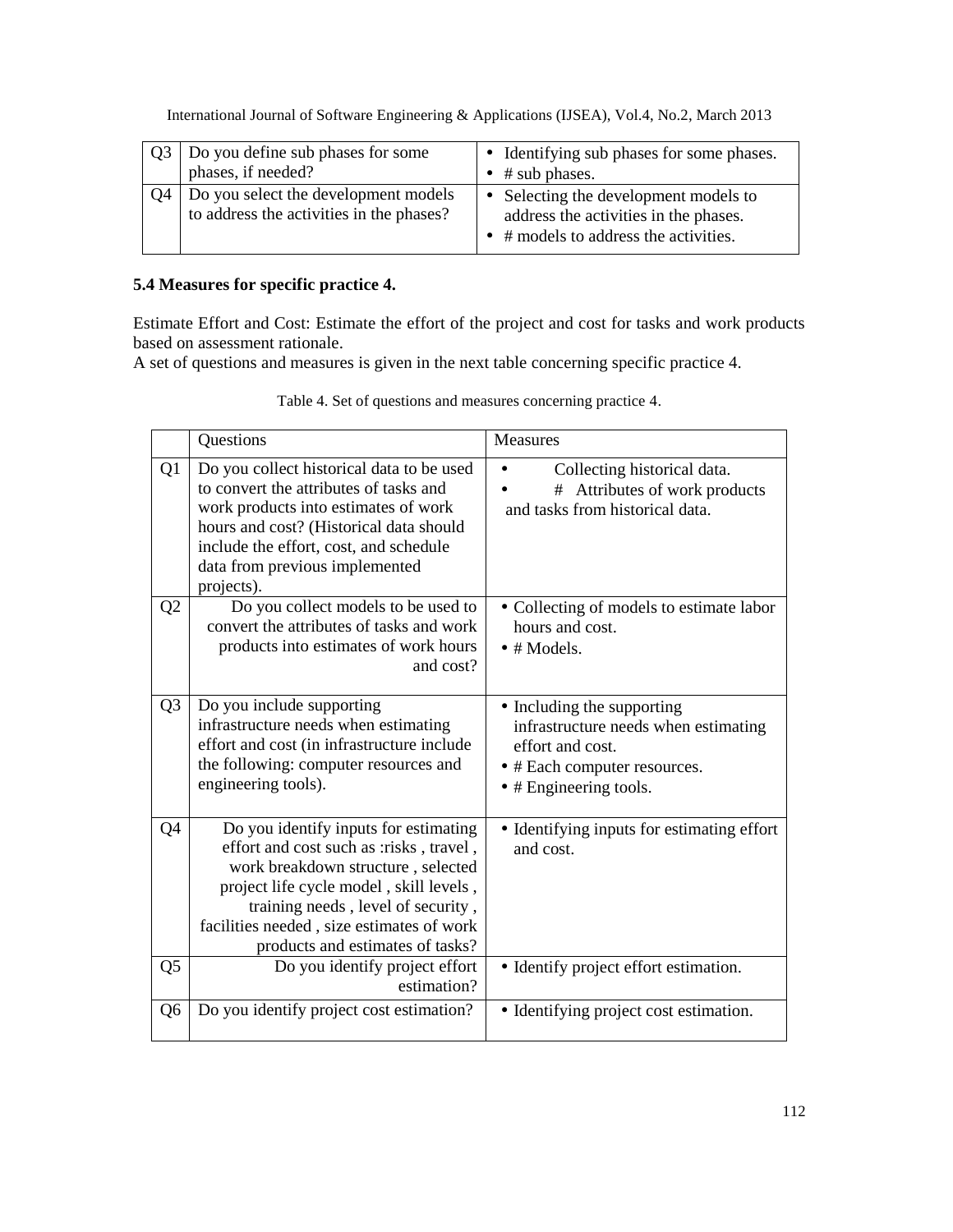#### **5.5 Measures for specific practice 5.**

Evaluate, Categorize, and Prioritize Risks: Categorize and evaluate each identified risk using defined risk group and parameters, and determine its suitable priority. A set of questions and measures is given in the following table concerning specific practice 5.

|                | Questions                                                                                                                                                              | <b>Measures</b>                                                                                    |
|----------------|------------------------------------------------------------------------------------------------------------------------------------------------------------------------|----------------------------------------------------------------------------------------------------|
| Q1             | Do you identify major milestones?<br>(milestones are planed points or events<br>in advance, then a review is performed<br>to check that requirements are being<br>met) | • Identifying major milestones.<br>$\bullet$ # Milestones.                                         |
| Q <sub>2</sub> | Do you identify schedule assumption?<br>(Assumption is common when<br>schedules are initially developed).                                                              | • Identifying schedule assumption.                                                                 |
| Q <sub>3</sub> | Do you identify constraints that limit<br>the flexibility of management?                                                                                               | • Identifying constraints that limit the<br>flexibility of management.<br>$\bullet$ # Constraints. |
| Q4             | Do you identify the optimal tasks<br>order sequence that minimizes the<br>duration?                                                                                    | • Identifying the optimal tasks order<br>sequence.                                                 |
| Q5             | Do you establish and maintain the<br>budget and schedule including:<br>resources and facilities, time phasing of<br>activities and schedule activities?                | • Establishing and maintain the budget and<br>schedule.                                            |
| Q6             | Do you establish corrective action<br>criteria which can lead to preplanning<br>and revising the original plan?                                                        | • Establishing corrective action criteria.<br>$\bullet$ # Criteria.                                |

Table 5. Set of questions and measures concerning specific practice 5.

#### **5.6 Measures for specific practice 6.**

Identify Project Risks: Identify and analyze project risks. A set of questions and measures is given in the next table concerning specific practice 6.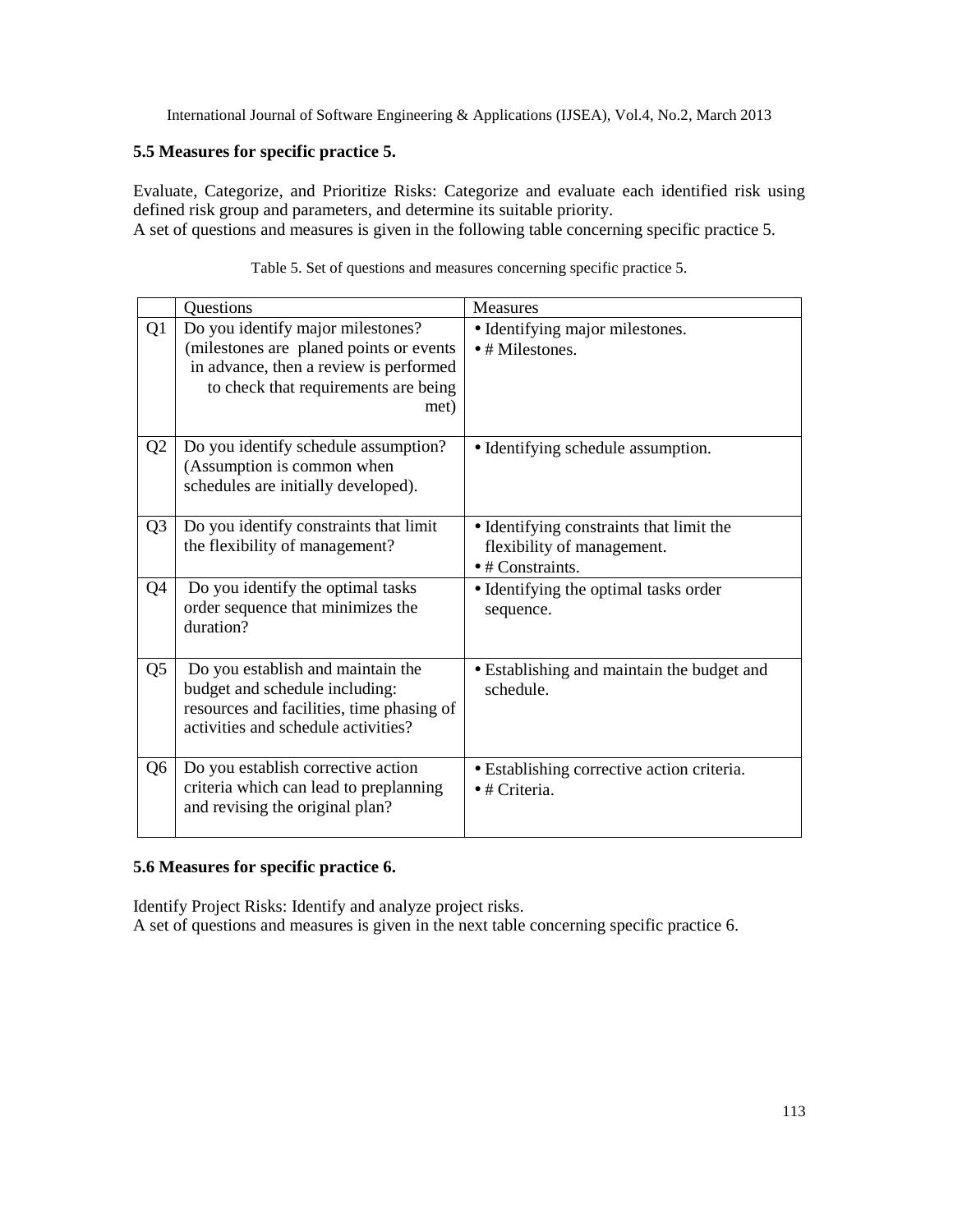|                                  | Questions                                                                                                                                                                                                                                                       | <b>Measures</b>                                                                                                                                      |  |
|----------------------------------|-----------------------------------------------------------------------------------------------------------------------------------------------------------------------------------------------------------------------------------------------------------------|------------------------------------------------------------------------------------------------------------------------------------------------------|--|
| Q <sub>1</sub>                   | Do you identify risks that could negatively<br>affect work efforts and plans?                                                                                                                                                                                   | • Identifying risks that could negatively affect<br>plans and work efforts.<br>$\bullet$ # Risks.                                                    |  |
| Q <sub>2</sub><br>Q <sub>3</sub> | Do you analyze risks to determine the<br>probability of occurrence, impact, and time<br>in which problems are likely to occur?<br>Do you priorities risks?                                                                                                      | • Analyzing risks to determine the probability<br>of occurrence, impact, and time in which<br>problems are likely to occur.<br>• Prioritizing risks. |  |
| Q4                               | Do you use risk identification and analysis<br>tools that can help in identifying possible<br>problems?<br>Examples of tools include: risk taxonomies,<br>check lists, structured<br>interviews,<br>brainstorming, cost models, and quality<br>factor analysis. | Using risk identification and analysis tools.<br>$\bullet$<br>$\bullet$ # Risk identification and analysis tool.                                     |  |
| Q <sub>5</sub>                   | Do you review and obtain agreement with<br>relevant stakeholders on the correctness and<br>completeness of documented risks?                                                                                                                                    | • Reviewing and obtain agreement with<br>relevant stakeholders on the correctness and<br>completeness of documented risks.<br>$\bullet$ # Risks.     |  |
| Q <sub>6</sub>                   | Do you revise risk when needed?<br>Examples include the following: when new<br>risks become problem, when new risks are<br>identified and when project circumstances<br>change.                                                                                 | • Revising risk when needed.                                                                                                                         |  |

Table 6. Set of questions and measures concerning practice 6.

## **5.7 Measures for specific practice 7.**

Plan Data Management: Plan for the management of project data. set of questions and measures is given in the next table concerning specific practice 7.

Table 7. Set of questions and measures concerning specific practice 7.

|                | <b>Ouestions</b>                                                                                                                                                                                     | <b>Measures</b>                                                                                                                    |
|----------------|------------------------------------------------------------------------------------------------------------------------------------------------------------------------------------------------------|------------------------------------------------------------------------------------------------------------------------------------|
| Q <sub>1</sub> | Do you determine the project data to be<br>identified and collected?<br>(Data are forms of documentation required<br>to support a project including reports,<br>manuals, drawing and specification). | • Determining the project data to be identified<br>and collected.                                                                  |
| Q <sub>2</sub> | Do you identify data that can be<br>deliverable and non deliverable data?                                                                                                                            | • Identify data that can be deliverable and non<br>deliverable data.<br>$\bullet$ # Deliverables.<br>$\bullet$ # Non deliverables. |
| Q <sub>3</sub> | Do you identify a uniform content and<br>format for data items to facilitate<br>understanding of data content?                                                                                       | • Identifying a uniform content and format for<br>data items.                                                                      |
| Q <sub>4</sub> | Do you establish a procedure to ensure<br>privacy and security of data?<br>(Not every one will access the data).                                                                                     | Establishing a procedure to ensure privacy<br>$\bullet$<br>and security of data.                                                   |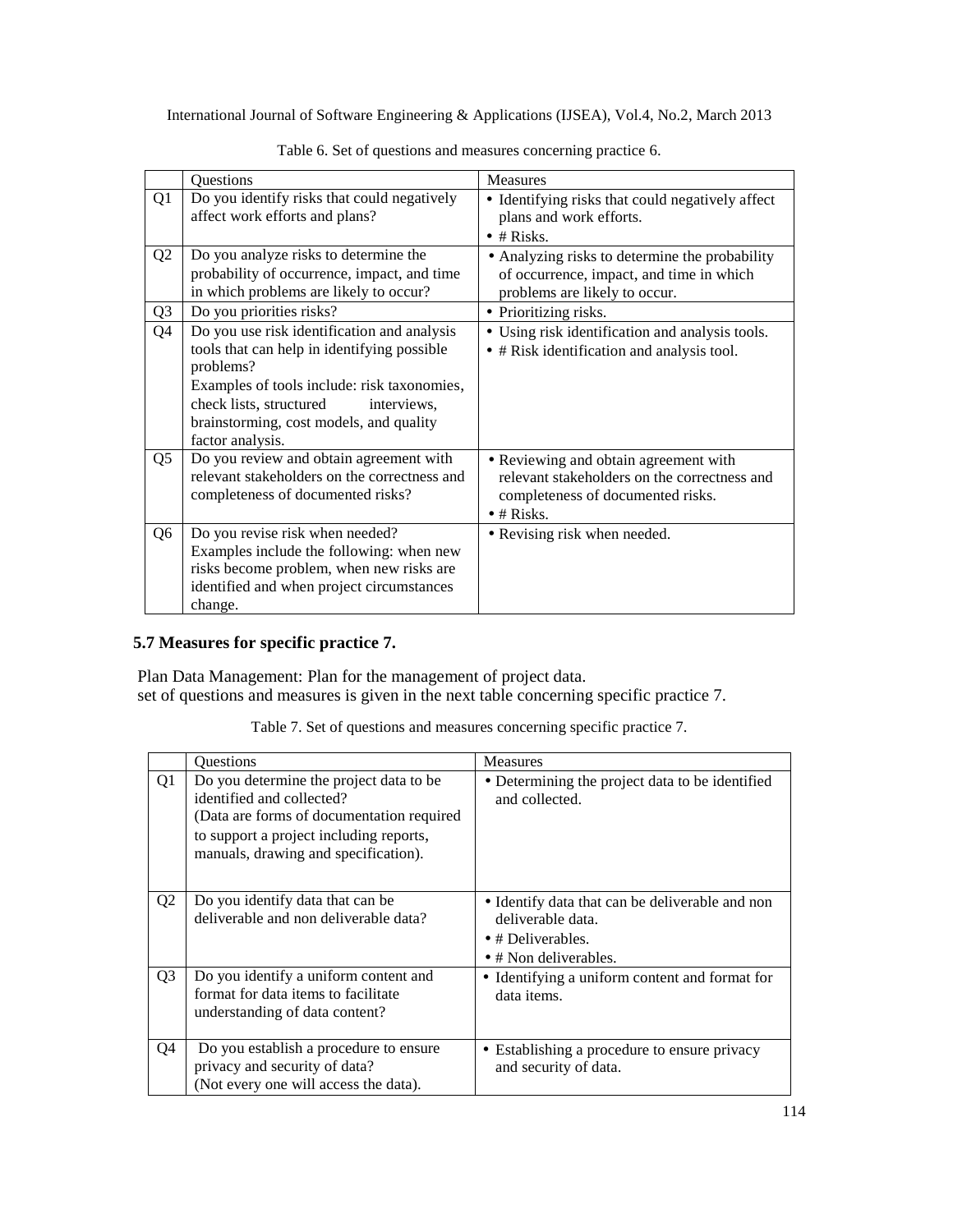#### **5.8 Measures for specific practice 8.**

Plan the Project's Resources: Plan for resources to perform the project. A set of questions and measures is given in the next table concerning specific practice 8.

|                | Questions                                                                                                                 | <b>Measures</b>                                                                                 |
|----------------|---------------------------------------------------------------------------------------------------------------------------|-------------------------------------------------------------------------------------------------|
| Q1             | Do you define the project resources<br>(e.g., labor, equipment, materials).                                               | • Defining the project resources<br>• # Resources of each kind.                                 |
| Q <sub>2</sub> | Do you decompose the top level WBS<br>into work units?<br>(to provide better management control).                         | • Decomposing the top level WBS into<br>work units.                                             |
| Q <sub>3</sub> | Do you determine the process<br>requirements for each activity in the<br>project?                                         | • Determining the process requirements<br>for each activity in the project.                     |
| Q4             | Do you determine staffing requirements of<br>the project?<br>(skills required for each activity).                         | • Determining staffing requirements of<br>the project<br>• # Skills required for each activity. |
| Q <sub>5</sub> | Do you determine the continuing resource<br>requirements?<br>(electricity, transportation, and<br>intellectual property). | • Determining the continuing resource<br>requirements.                                          |

Table 8. Set of questions and measures concerning specific practice 8.

## **5.9 Measures for specific practice 9.**

Plan Needed Knowledge and Skills: Plan for knowledge and skills needed to perform the project. A set of questions and measures is given in the next table concerning specific practice 9.

Table 9. Set of questions and measures concerning specific practice 9.

|                | Questions                                                                                                                                                       | <b>Measures</b>                                                                                |
|----------------|-----------------------------------------------------------------------------------------------------------------------------------------------------------------|------------------------------------------------------------------------------------------------|
| Q1             | Do you identify the knowledge and<br>skills needed to finish the project?                                                                                       | • Identifying the knowledge and skills<br>needed to finish the project.<br>$\bullet$ # skills. |
| Q <sub>2</sub> | Do you assess the available knowledge<br>and skills?                                                                                                            | • Assessing the available knowledge and<br>skills.                                             |
| Q <sub>3</sub> | Do you select mechanisms for providing<br>needed knowledge and skills? (in -<br>house training, external training,<br>staffing, or external skill acquisition). | • Selecting mechanisms for providing<br>needed knowledge and skills.                           |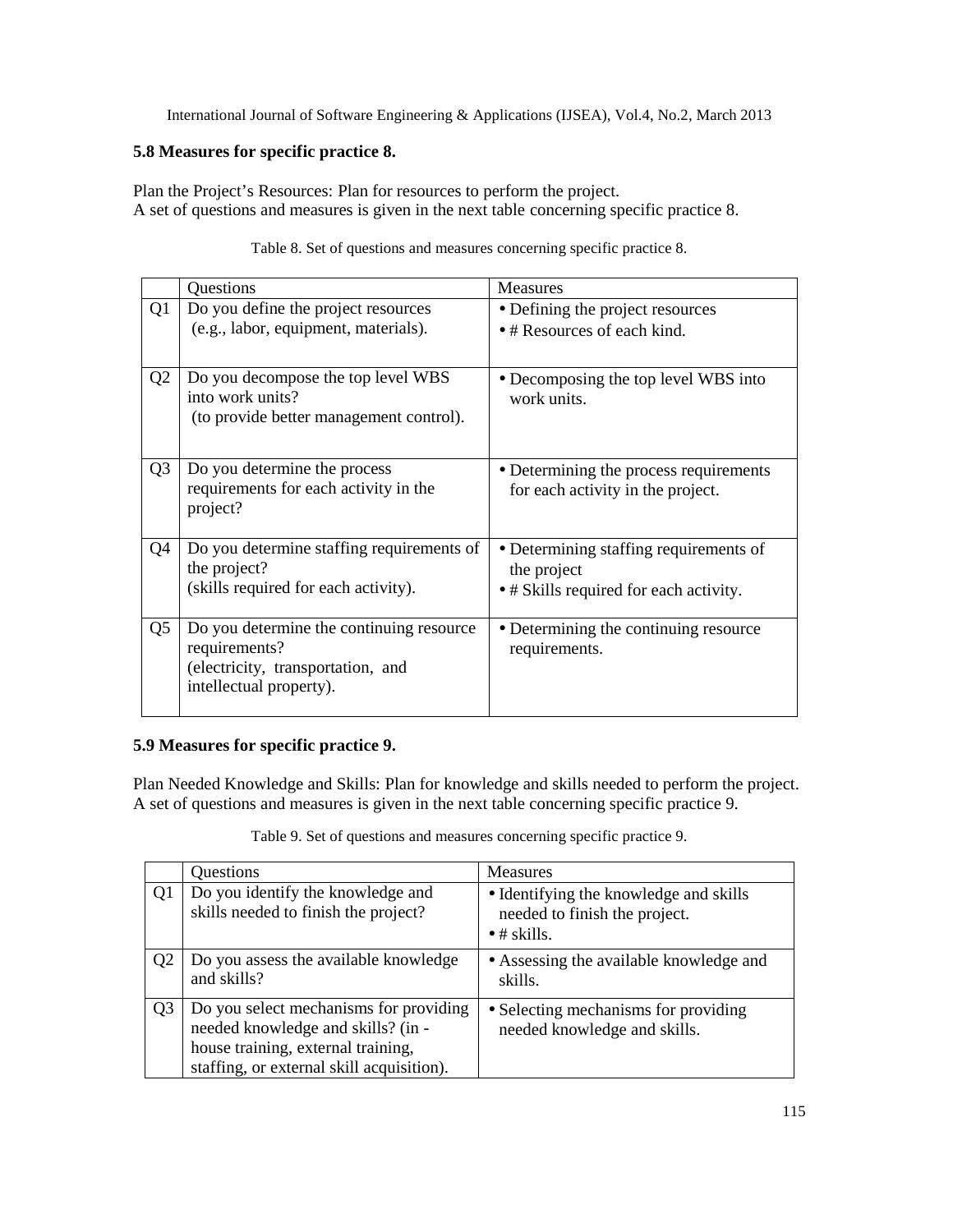#### **5.10 Measures for specific practice 10.**

Plan Stakeholder Involvement: Plan the involvement of identified stakeholders. A set of questions and measures is given in the next table concerning specific practice 10.

|                | Questions                                                                                                     | <b>Measures</b>                                                                |
|----------------|---------------------------------------------------------------------------------------------------------------|--------------------------------------------------------------------------------|
| Q <sub>1</sub> | Do you list all relevant stakeholders?                                                                        | • Listing all relevant stakeholders.<br>$\bullet$ # Relevant stakeholders.     |
| Q <sub>2</sub> | Do you select carefully the relevant<br>stakeholders for each activity?                                       | • Selecting carefully the relevant<br>stakeholders for each activity.          |
| Q <sub>3</sub> | Do you identify the responsibilities and<br>roles of relevant participants with respect<br>to project stages? | • Identifying the roles and responsibilities<br>of relevant stakeholders.      |
| Q <sub>4</sub> | Do you identify the relationships<br>(interaction) between stakeholders?                                      | • Identify the relationships between<br>stakeholders.                          |
| Q <sub>5</sub> | Do you exchange in formation with<br>previous plan of needed knowledge and<br>skills?                         | • Exchanging information with previous<br>plan of needed knowledge and skills. |

Table 10. Set of questions and measures concerning specific practice 10.

#### **5.11 Measures for specific practice 11.**

Establish the Project Plan: Establish and maintain the overall project plan. A set of questions and measures is given in the next table concerning specific practice 11.

|  |  | Table 11. Set of questions and measures concerning specific practice 11. |  |  |
|--|--|--------------------------------------------------------------------------|--|--|
|--|--|--------------------------------------------------------------------------|--|--|

| Questions                                 | <b>Measures</b>                           |
|-------------------------------------------|-------------------------------------------|
| Do you generate an overall project plan   | • Generating an overall project plan that |
| that defines all aspects of the effort    | defines all aspects of the effort.        |
| including: project lifecycle, budgets and |                                           |
| schedules, milestones, risk               |                                           |
| identification, resources, skill          |                                           |
| requirements, stakeholder identification, |                                           |
| and responsibility for project staff?     |                                           |

#### **5.12 Measures for specific practice 12.**

Review Plans That Affect the Project: Review all plans that affect the project to understand commitments of the project.

A set of questions and measures is given in the next table concerning specific practice 12.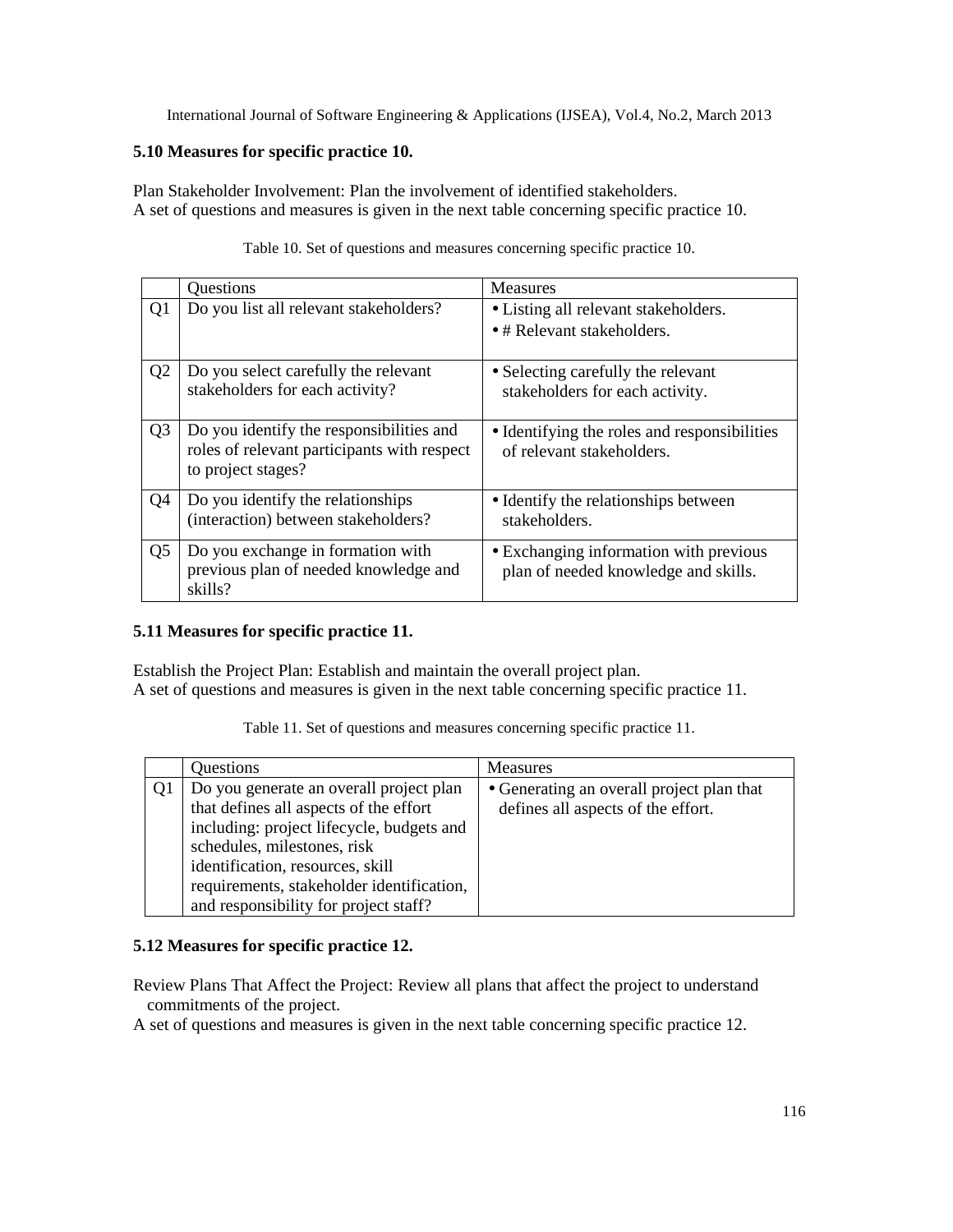| Questions                               | <b>Measures</b>                       |  |  |
|-----------------------------------------|---------------------------------------|--|--|
| Do you review all plans that affect the | • Reviewing all plans that affect the |  |  |
| project to ensure that they contain the | project.                              |  |  |
| same common understanding of the        | $\bullet$ # plans.                    |  |  |
| scope, objectives, and rules?           |                                       |  |  |
| Do you record the reviews of plans that | • Recording the reviews of plans that |  |  |
| affect the project?                     | affect the project.                   |  |  |

Table 12. Set of questions and measures concerning specific practice 12.

## **5.13 Measures for specific practice 13.**

Reconcile Work and Resource Levels: Adapt the plan of the project to reconcile available and estimated resources.

A set of questions and measures is given in the next table concerning specific practice 13.

|                | Questions                                                                  | <b>Measures</b>                                                         |
|----------------|----------------------------------------------------------------------------|-------------------------------------------------------------------------|
| Q <sub>1</sub> | Do you reconcile differences between<br>estimates and available resources? | • Reconciling differences between<br>estimates and available resources. |
| Q <sub>2</sub> | Do you revise requirements list and<br>schedule?                           | • Revising requirements list and schedule.<br>$\bullet$ # Requirements. |
| Q <sub>3</sub> | Do you renegotiate budget?                                                 | • Renegotiating budget.                                                 |
| Q <sub>4</sub> | Do you renegotiate stakeholder<br>agreements?                              | • Renegotiating stakeholder agreements.                                 |

Table 13. Set of questions and measures concerning specific practice 13.

## **5.14 Measures for specific practice 14.**

Obtain Plan Commitment: Obtain commitment from relevant stakeholders responsible for performing and supporting plan execution.

A set of questions and measures is given in the next table concerning specific practice 14.

| Questions                                                                                       | <b>Measures</b>                                                                                          |
|-------------------------------------------------------------------------------------------------|----------------------------------------------------------------------------------------------------------|
| Do you negotiate commitments with<br>relevant stakeholders?                                     | • Negotiating commitments with<br>relevant stakeholders.                                                 |
| Do you use the WBS as a checklist for<br>ensuring that you obtain commitments for<br>all tasks? | • Using the WBS as a checklist for<br>ensuring that you obtain commitments.<br>• # Work packages in WBS. |

Table 14. Set of questions and measures concerning specific practice 14.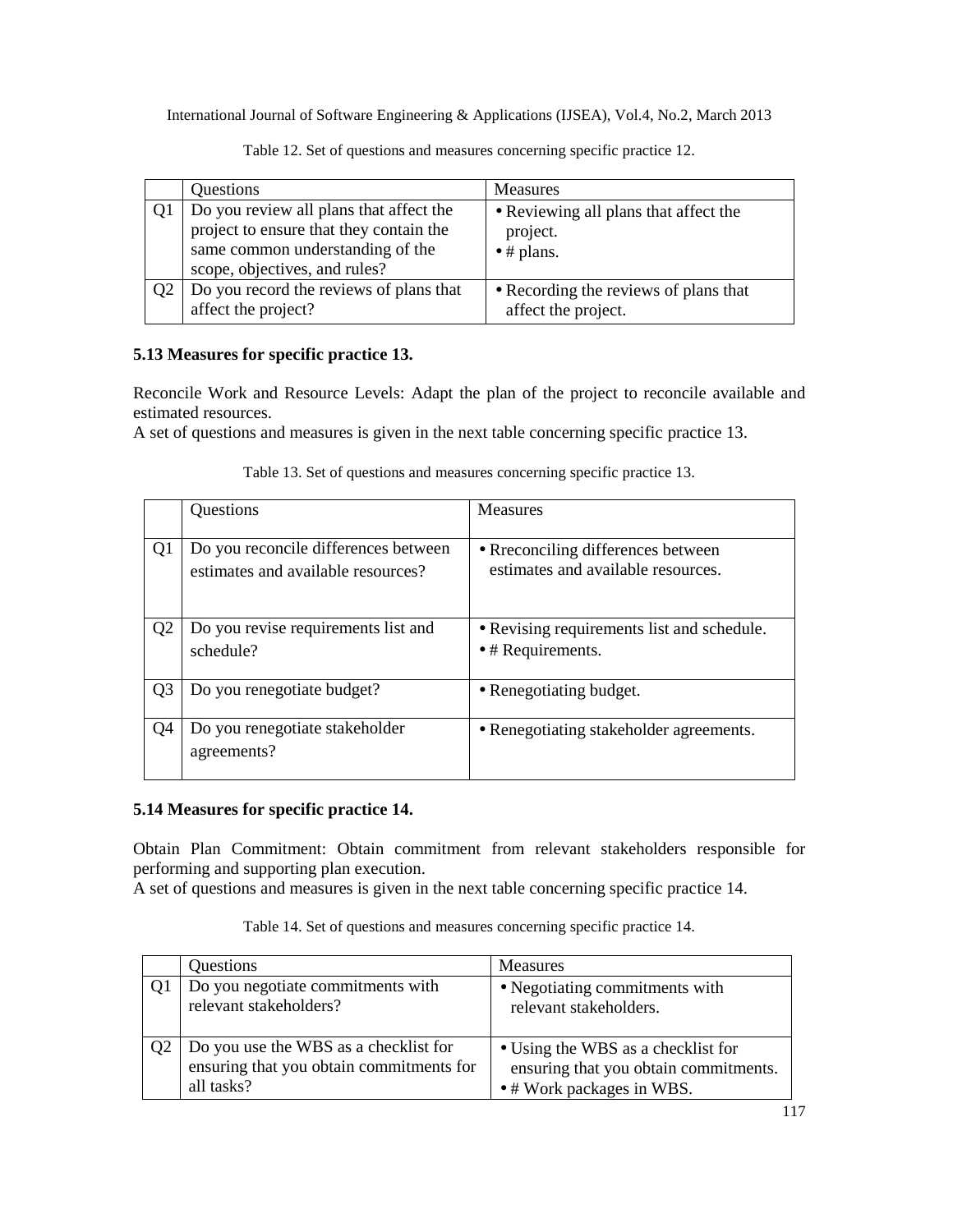| Do you document all commitments of the                                                         | • Documenting all commitments of the                                                         |  |  |
|------------------------------------------------------------------------------------------------|----------------------------------------------------------------------------------------------|--|--|
| project?                                                                                       | project.                                                                                     |  |  |
|                                                                                                | $\bullet$ # Commitments.                                                                     |  |  |
| Do you identify commitments regarding<br>interfaces between the project and other<br>projects? | • Identifying commitments regarding<br>interfaces between the project and<br>other projects. |  |  |
|                                                                                                | $\bullet$ # Commitments.                                                                     |  |  |

# **6. VALIDITY AND RELIABILITY OF THE DEFINED MEASURES**

We have made a questionnaire to examine the validity and reliability of the measures we defined for Project Planning PA and confirm that they are actually measure the fourteen specific practices. We will analyze the collected data by cronbach alpha reliability in SPSS.

The questionnaire was reviewed and confirmed by practitioners in software developing and academics in software engineering in Zarqa University. The questionnaire was filled by software engineers, system designers, and students in computer department. The questionnaire consists of fourteen parts, each part is related to one of the fourteen specific practices of the Project Planning process, each part consists of a group of statements (measures) related to the specific practice, alongside each statement there is five options: strongly agree, agree, neither agree nor disagree, disagree, strongly disagree. The questioner reads the statement then he will write his view of the statement relation with the specific practice by choosing one of the above five options, a sample shown in Appendix A.

Cronbach alpha is used to measure the internal consistency, which means, do all items measure the same thing? (Measure a single unidirectional structure). Values of Cronbach alpha are varying between 0 and 1, if alpha is closer to 1, then there is a greater internal consistency of items being assessed [19]. If Cronbach alpha is less than 0.5 then internal consistencies is rejected [19]. After we apply the collected data on Cronbach Alpha we found alpha results between less than 1 and over 0.5.

# **7. CONCLUSION**

Our paper defined general measures for Project Planning Process Area (PA) in Capability Maturity Model Integration (CMMI-SW) for software development. We defined the measures by applying the Goal Question Metrics (GQM) paradigm to the three specific goals and its fourteen specific practices of Project Planning PA. Our paper focused on defining measures for a specific process area rather than defining measures for many process areas together.

The set of defined measures in the paper provide the organization with better insight into the activities related to Project Planning, enhancing the development of software to the goal of having a matured process. The set of measures can be used to evaluate and control software products and processes. Use of the defined measures depends on the maturity of the software development process in the organization.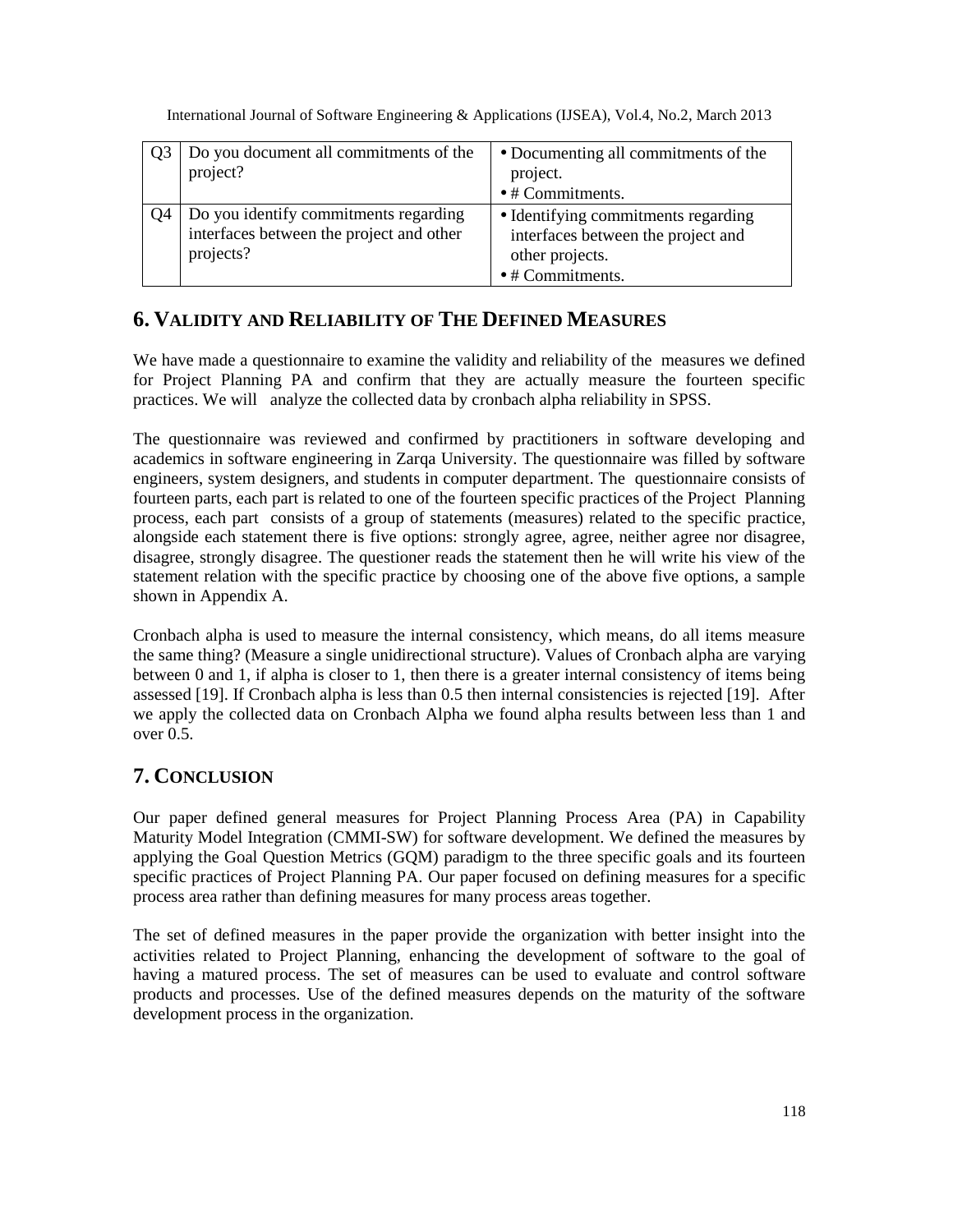#### **REFERENCES**

- [1] Ahern, D. M., Clouse, A. and Turner, R., CMMI Distilled: A Practical introduction to Integrated Process Improvement. Second edition, Addison – Wesley, 2003.
- [2] Alea, M., "Information Technology Outsourcing (ITO) Go-vernance: An Examination of the Outsourcing Management Maturity Model," in Proceedings of the Proceedings of the 37th Annual Hawaii International Conference on System Sciences (HICSS'04) - Track 8 - Volume 8: IEEE Computer Society, 2004.
- [3] Baker, W., Rees, L., and Tiippett, P., Necessary Measures metrice-Driven Information security Risk Assessment and decision making, in communication of the ACM, October 2007, vol.50, No 10.
- [4] Baldwin, A., Beres, Y. & Shiu, S., "Using assurance models to aid the risk and governance life cycle" Springer Nether lands, vol. 25, pp. 128-140, Enero 2007.
- [5] Basili, V. R. and Rombach, H. D., "The TAME Project: Towards Improvement-Oriented Software Environments", in IEEE Transactions on Software Engineering, vol. 14, no. 6, pp.758-773, 1988.
- [6] Basili, V. R., Caldiera, C., Rombach, H. D., Goal Question Metric Paradigm, Encyclopedia of Software Engineering (Marciniak, J.J., editor), volume 1, John Wiley & Sons, pp. 528-532, 1994.
- [7] Basili, V. R., and Weiss, D. M., "A Methodology for collecting Valid Software Engineering Data", in IEEE Transactions on Software Engineering, volume. SE-10, pp.728-738, 1984.
- [8] Baumert, J. H. and McWhinney, M. S., Software Measures and the Capability Maturity Model, Software Engineering Institute Technical Report, CMU/SEI-92-TR-25, ESC-TR-92-0, 1992.
- [9] Briand, L.C., Morasca, S., and Basili, V. R., "An Operational Process for Goal Driven Definition of Measures", in IEEE Transactions on Software Engineering, vol. 28, no. 12, 2002.
- [10] Chrissis, M. B., Konrad, M. and Shrum, S., CMMI, USA, Addison Wesley, 2005.
- [11] Curtis, B., Hefley, W. E., Miller, S. The People Capability Model : Guidelines for Improving the Workforce. Boston : Addison Wesley, 2001.
- [12] Demarco, T., Risk Management for Software Projects, The Atlantic System Guild, Camdem, ME, 2004.
- [13] Ebert, C. , Software Measurement for Better Project and Process Quality, UPGRADE (the European Journal for the Informatics Professional), Vol. x, No. 5, October, 2009.
- [14] Ejiogu, L. O., " Five Principles for the Formal Validation of Models of Software Metrics ", ACM SIGPLAN Notices, Vol. 28,No. 8, August 1993.
- [15] Fenton, N.E., and Pfleeger, S.L., Software Metrics A Rigorous & Practical Approach, 2nd Edition, International Thomson Publishing, Boston, MA, 1996.
- [16] Fenton, N. E. & Whitty, R. and Yoshinori, I. Software Quality Assurance and Measurement, A Worldwide Perspective. London: International Thomson Computer Press, 1995.
- [17] Filipe, J., Shishkoy, B., Helfert, M. (Eds.): A Systematic Review Measurement in Software Engineering: State-of-the-Art in Measurement, RICSOFT 2006, CCIS vol. 10, pp. 165–176, 2008. © Springer-Verlag Berlin Heidelberg 2008.
- [18] Garcia, S., How Standards Enable Adoption of Project Management Practice, IEEE Software, 22-29, September/October, 2005.
- [19] George, D. and Mallery, P., SPSS for windows step by step A Simple Guide and Reference, Fourth Edition, 2003.
- [20] Hammer T. F., Huffman L. L., and Rosenberg L. H, "Doing requirements right the first time", in CROSSTALK, The Journal of Defence Software Engineering, December, pp. 20-25, 1998.
- [21] Han, W. and Huang, S., An Empirical Analysis of Risks Components and Performance on Software Projects, in the journal of Systems and Software, vol. 80, 2007, pp. 42-50.
- [22] Jacquet, J. P. and Abran, A., "Metric Validation Proposals, A structured Analysis", 8th International Workshop on Software Measurement, Germany, Sept. 17-18, 1998.
- [23] Janakiram. D and Rajasree. M. S, "ReQuEst: Requirements-driven Quality Estimator", in ACM SIGSOFT Software engineering notes, vol. 30, no.1, 2005.
- [24] Jiang, J. and Klein, G., Software Development risks to project effectiveness, in the Journal of Systems and Software, vol. 52, pp. 3-10, 2000.
- [25] Jiang , J. J., Klein, G., and shepherd, M., The materiality of Information System Planning Maturity to Project Performance, Journal of the Association for Information System,Vol.2: Iss. 1, Article 5, 2001.
- [26] Jones, C. , Implementing a Successful Measurement Program: Tried and True Practices and Tools, Cutter IT Journal, Vol. 11, No. 5, November, 2003.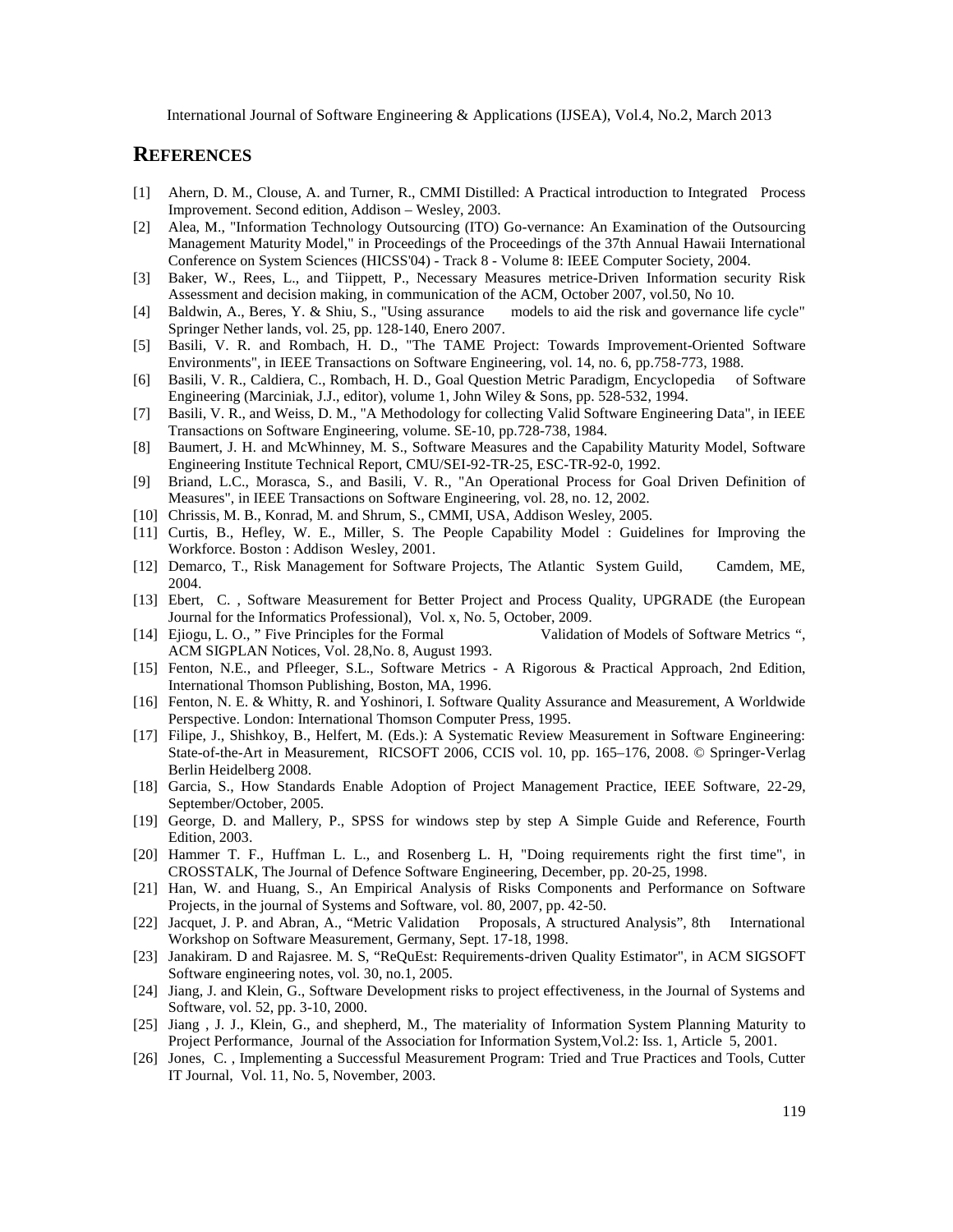- [27] Kajko, M.and Nyfjord, J., State of Software Risk Management Practice, in International Journal of Computer Science, vol. 35, no.4, 2008.
- [28] Khraiwesh, M., Risk Management Measures in CMMI, International Journal of Software Engineering & Applications (IJSEA), Vo. 3, No. 1, 149-163, January 2012.
- [29] Kitchenham, B., Pfleeger, S.L., and Fenton, N., Towards a Framework for Software Measurement Validation, in IEEE Transactions on Software Engineering, 21(12), December 1995.
- [30] Kitchenham, B. and Jeffery, D., Misleading Metrics and Unsound Analyses, in IEEE Software, April 2007. nstability on Software Defects, in ACM Software engineering notes , 2004, vol. 29, no. 4.
- [31] Kumar, R. Managing risks in IT projects: an options perspective, in Information and Management, vol. 40, 2002, pp. 63-74.
- [32] Lee, J. K. and Lee, N., Least modification principle for case-based reasoning: a software project planning experience, Expert Systems with application , Volume 30 ,Issue 2, February, 2006 , pages 190-202.
- [33] Lee, Y, and Chen, J. Experience in introducing CMM to a telecommunication research organization, Journal of Software Engineering Studies, vol.1, No. 1, 8-16, September 2006.
- [34] Loconsole, A., "Measuring the Requirements Management Key Process Area", Proceedings of ESCOM European Software Control and Metrics Conference, London, UK, April, 2001.
- [35] Mahinc, V. and Zabkar, N. Measurement repository for Scrum-based software development process. Conference on computer Engineering and Application (CEA,08) Acapulco, Mexico, January 25-27, 2008.
- [36] Park, R. E., Goethert, W. B. and Florac, W. A., Goal-Driven Software Measurement-A Guidebook, Software Engineering Institute Handbook, CMU/SEI-96- HB-002, August, 1996.
- [37] Paulk, M. C., Weber, C. V., Garcia, S., Chrissis, M. B., and Bush, M., Key Practices of the Capability Maturity Model Version 1.1, Software Engineering Institute Technical Report, CMU/SEI-93- TR-25 ESC-TR-93-178, Pittsburgh, PA, USA, February, 1993.
- [38] Pressman, R. S., Software engineering: A practitioner's Approach, Sixth edition, 2005.
- [39] Pyster A., What Beyond CMMI Is needed to Help Assure Program and Project Success, SPW 2005, LNCS 3840, pp. 75 – 82, 2005. © Springer-Verlag Berlin Heidelberg 2005.
- [40] Riaz, S. Ahamed, Project Planning : an Analysis, Ahamed International Journal of Engineering Science and Technology, Vol. 2(1), 18-29, 2010.
- [41] SEI (software Engineering Institute), CMMI (Capatility Maturity Model-Integrated) for development, V,1.2, Carnegie Mellon University, August 2006.
- [42] Sommerville, I., Software engineering, Addison Wesley, eighth Edition, 2007.
- [43] Villalon, J., Agustin, G., Hurtado, G., and Gilabert, T., State of the Art for Risk Management in software Acqnisition, SIGSOFT Software Engineering notes, July 2009, Vol.34, No.4.
- [44] Wallace, L. and and Keil, M., Software Project Risks and Their Effect on Outcomes, in the journal of Communications of the ACM , vol. 47, No. 4, pp.68-73, 2004.
- [45] Wu, C. S. , Simmons D. B., Software project planning Associate(SPPA): a knowledge based approach for dynamic software project planning and tracking, 24th International Computer Software and Application conference, (COMPSAC), Taiwan, October, 2000.
- [46] Young, H., Fang, T., and Hu, C. A successful practice of applying software tools to CMM1 process improvement, Journal of Software Engineering Studies, vol. 1, No. 2, 78-95, December 2006.

#### **Appendix A**

#### **Questionnaire and Analysis**

#### Questionnaire**:**

This questionnaire is related to the Project Planning process. Project Planning builds and maintain plans that identify project activities.

- The Project Planning process has fourteen goals:
- 1. Estimate the Scope of the Project. .
- 2. Establish Estimates of Work Product and Task Attributes.
- 3. Define Project Lifecycle Phases.
- 4. Estimate Effort and Cost.
- 5. Establish the Budget and Schedule.
- 6. Identify Project Risks.